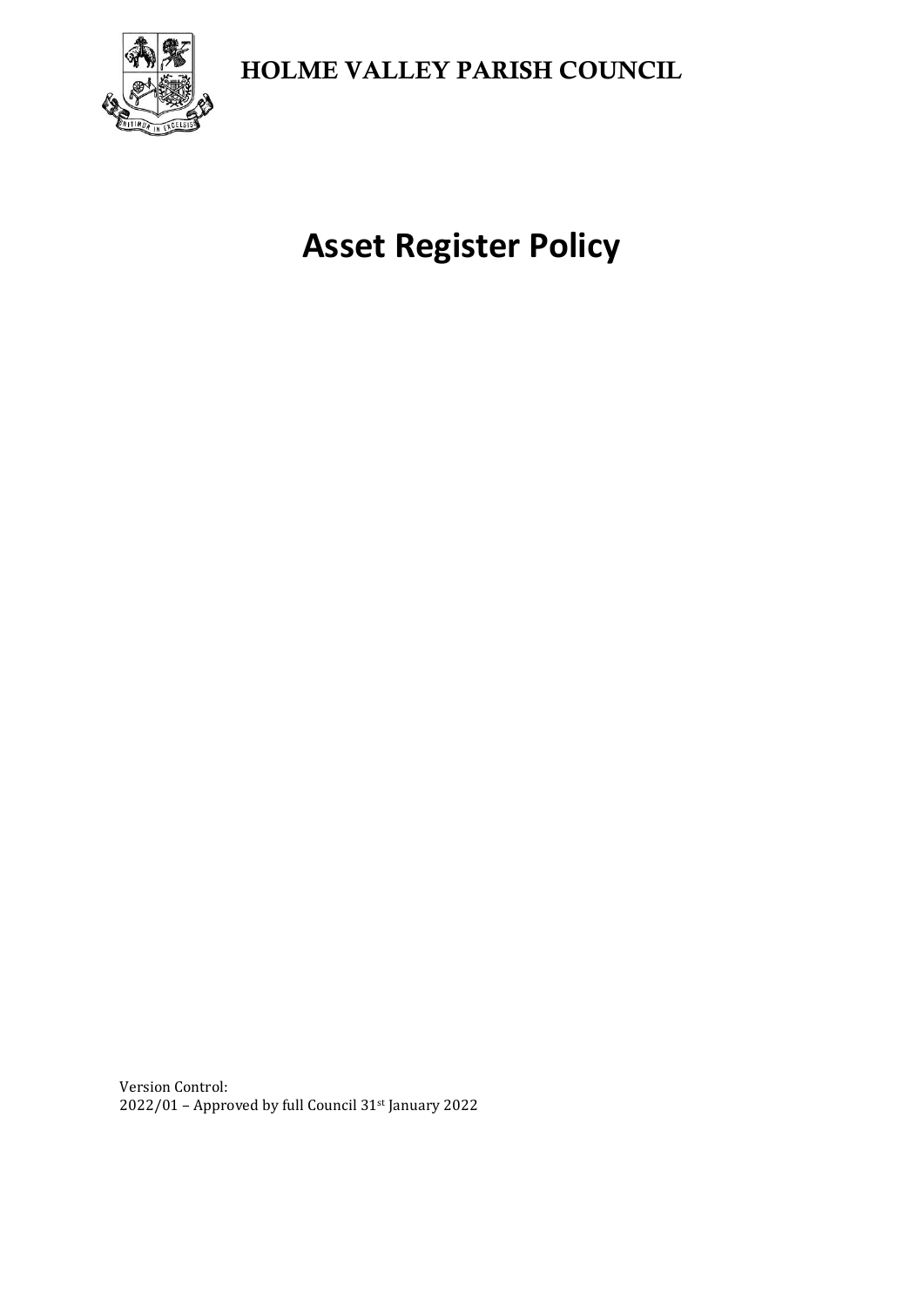HOLME VALLEY PARISH COUNCIL

# **HOLME VALLEY PARISH COUNCIL RISK MANAGEMENT POLICY STATEMENT**

**\_\_\_\_\_\_\_\_\_**

### **Definition of Risk Management**

Risk is the threat that an event or action will adversely affect an organisation's ability to achieve its objectives and to successfully execute its strategies. Risk management is the process by which risks are identified, evaluated and controlled. It is a key element of the framework of governance together with community focus, structures and processes, standards of conduct and service delivery arrangements. Audit Commission - Worth the Risk: Improving Risk Management in Local Government (2001: 5)

## **Policy Statement**

Holme Valley Parish Council recognises that it has a responsibility to manage risks effectively to protect its employees, assets, liabilities, and community against potential losses, to minimise uncertainty in achieving its goals and objectives and to maximise the opportunities to achieve its vision.

The Council is aware that some risks can never be eliminated fully, and it has in place a strategy that provides a structured, systematic, and focussed approach to managing risk.

Risk management is an integral part of the Parish Council's management processes.

# **Objectives**

The objectives of the Parish Council's risk management strategy are to:-

- 1. Integrate risk management into the culture of the council
- 2. Manage risk in accordance with best practice
- 3. Anticipate and respond to changing social, environmental and legislative requirements
- 4. Prevent loss, disruption, damage and injury and reduce the cost of risk, thereby maximising resources
- 5. To inform policy and operational decisions by identifying risks and their likely impact
- 6. Raise awareness of the need for risk management and ongoing risk reduction